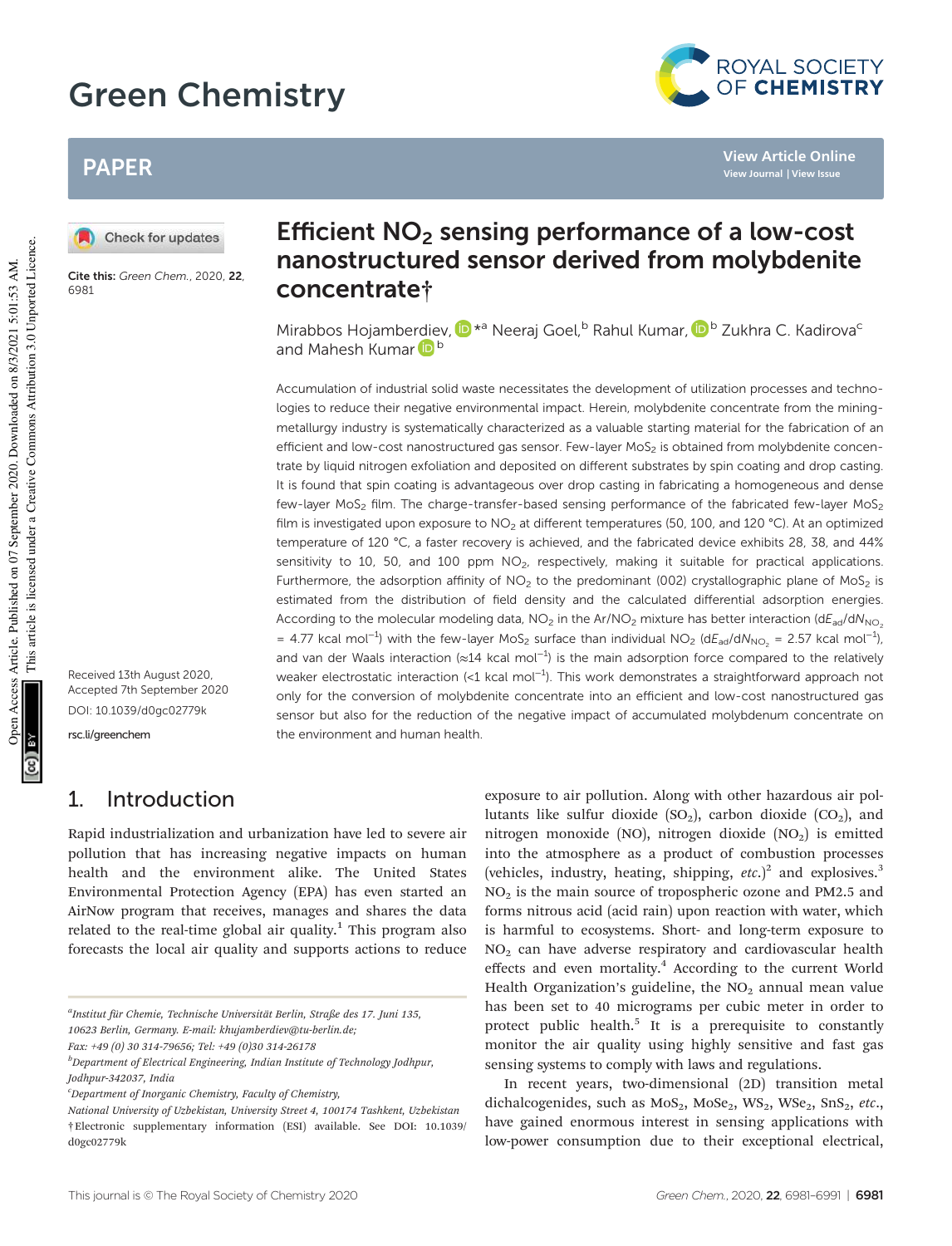chemical, and physical properties.<sup>6</sup> Among transition metal dichalcogenides,  $MoS<sub>2</sub>$  has recently emerged as a potential candidate for  $NO<sub>2</sub>$  sensing application due to its atomic-scale thickness, high surface to volume ratio, tunable band gap, and high on/off switching ratio.

A one-dimensional  $MoS<sub>2</sub>$  nanowire network (NW) fabricated by using controlled turbulent vapor flow from the chemical transport reaction showed about 2-fold enhanced sensitivity for  $NO<sub>2</sub>$  at 60 °C with a low detection limit (4.6 ppb) and enhanced sensitivity and selectivity towards  $NO<sub>2</sub>$  because of a combination of abundant active edge sites and a large surface area and tuning of the potential barrier at the intersections of nanowires during adsorption/desorption.<sup>7</sup> Vertically aligned  $MoS<sub>2</sub>$  fabricated by using the rapid sulfurization method of CVD process showed about 5-fold enhanced sensitivity to  $NO<sub>2</sub>$ compared to horizontally aligned  $MoS<sub>2</sub>$  due to the high density of the exposed edge sites.<sup>8</sup> Hierarchical MoS<sub>2</sub> microsphere hollow structures synthesized by a hydrothermal method showed enhanced  $NO<sub>2</sub>$  detection owing to the improved active edge sites.<sup>9</sup> Some researchers have used a UV light source to improve the sensing performance of a  $MoS<sub>2</sub>$  sensor at room temperature. For instance, a photoactivated mixed in-plane and edge-enriched p-type  $MoS<sub>2</sub>$  flake-based sensor demonstrated a fast response with a good sensitivity of ∼10.36% for 10 ppm  $NO<sub>2</sub>$  without and with complete recovery at room temperature and under UV light irradiation, respectively.<sup>10</sup> Under photo excitation,  $MoS<sub>2</sub>$  exhibited an enhanced sensitivity with ultrafast response time of ∼29 s and excellent recovery to  $NO<sub>2</sub>$  (100 ppm) at room temperature due to charge perturbation on the surface of the sensing layer during the  $NO<sub>2</sub>/$  $MoS<sub>2</sub>$  interaction under light irradiation.<sup>11</sup> A high-performance gas sensor prepared using a hybrid of temperature-assisted sulfur vacancy within the edge-oriented vertically aligned  $MoS<sub>2</sub>$ and reduced graphene oxide exhibited a significantly enhanced response to  $NO<sub>2</sub>$  with fast response and complete recovery due to the controlled electrical/chemical sensitization level of  $MoS<sub>2</sub>$  through controllable vacancy and interface engineering.<sup>12</sup>

However, it is necessary to develop efficient and low-cost sensing materials based on  $MoS<sub>2</sub>$  to find practical applications in  $NO<sub>2</sub>$  sensing. One of the plausible ways to develop efficient and low-cost sensing materials is to utilize industrial solid wastes. In this work, we aim to characterize molybdenite concentrate from the mining-metallurgy industry and to fabricate an efficient and low-cost nanostructured sensor by utilizing molybdenite concentrate. Simple liquid nitrogen exfoliation is used to exfoliate few-layer  $MoS<sub>2</sub>$  and to remove any impurities from molybdenite concentrate. The gas sensing behavior of the fabricated sensor by spin coating of few-layer  $MoS<sub>2</sub>$  to the ppm concentration of  $NO<sub>2</sub>$  is investigated. Furthermore, the adsorption affinity of  $NO<sub>2</sub>$  to the predominant (002) crystallographic plane of molybdenite-2H is estimated from the distribution of field density and the calculated differential adsorption energies. This work demonstrates a straightforward approach not only for the conversion of molybdenite concentrate into an efficient and low-cost nanostructured gas sensor

but also for the reduction of the negative impact of accumulated molybdenum concentrate on the environment and human health.

#### 2. Experimental

#### 2.1. Preparation

Molybdenite concentrate (MC) is generally formed during the extraction process of copper and molybdenum from porphyry copper-molybdenum in Almalyk Mining-Metallurgical Complex, Uzbekistan and has been used as the starting material in this study. As shown in Fig. 1, after grinding for 30 min, MC was immersed in liquid nitrogen for 2  $h<sub>1</sub><sup>13</sup>$  and the upper part of the suspension was separated and ground again for 1 h. Afterward, 45 mg of the exfoliated MC was dispersed in 3 mL of isopropyl alcohol under sonication for 2 h. The samples were prepared by spin coating of the MC-based suspension on a  $SiO<sub>2</sub>/Si$  substrate at 1500 (MC1), 2500 (MC2) and 3500 (MC3) rpm for 30 s. The MC4 and MC5 samples were prepared by spin coating of the MC-based suspension on an n-type silicon substrate at 500 and 1500 rpm for 30 s, respectively. The MC6 sample was prepared by drop casting of 30  $\mu$ L of the MC-based suspension on a metallic IDC-patterned SiO<sub>2</sub>/Si substrate.

The conductivity of the fabricated sensing device is very important in examining its sensing response. Previously, it has been reported that few-layer  $MoS<sub>2</sub>$  has higher conductivity than its monolayer and multilayer counterparts.<sup>14</sup> Therefore, we have used few-layer  $MoS<sub>2</sub>$  to fabricate a sensing device that shows a higher sensing response stability while maintaining a high surface to volume ratio. The fabricated sensing device was annealed at 300 °C for 1 h under a  $N_2$  atmosphere to reduce the unintentional barrier at the metal/semiconductor interfaces.<sup>15</sup> Au was used to create an Ohmic contact with fewlayer  $MOS<sub>2</sub>$ .<sup>16,17</sup> The current-voltage characteristic curve of the fabricated sensing device at room temperature is shown Fig. S1 in the ESI,† indicating the Ohmic behavior of the fabricated sensing device.

#### 2.2. Characterization

The X-ray diffraction (XRD) patterns were recorded on a MiniflexII (Rigaku) diffractometer using Cu K $\alpha$  radiation ( $\lambda = 0.15418$  nm) in the  $2\theta$  scan range from 10 to 80°. The morphology of the samples was examined using a JSM-7600F field-emission-type scanning electron microscope (JEOL). The energy-dispersive X-ray spectroscopy (EDX) element mapping images were obtained using a spectrometer attached to the SEM. The crystallinity and nanostructure of the samples were analyzed using a JEM-2100F HK high-resolution analytical scanning transmission electron microscope (JEOL). The ultraviolet-visible (UV-vis) diffuse reflectance spectrum of the samples was recorded on a UV-3600 UV-vis-NIR spectrophotometer (Shimadzu) equipped with an integrating sphere, and  $BaSO<sub>4</sub>$  was used as the reference. The Brunauer−Emmett−Teller (BET) specific surface area of the samples was determined from the  $N_2$  adsorption–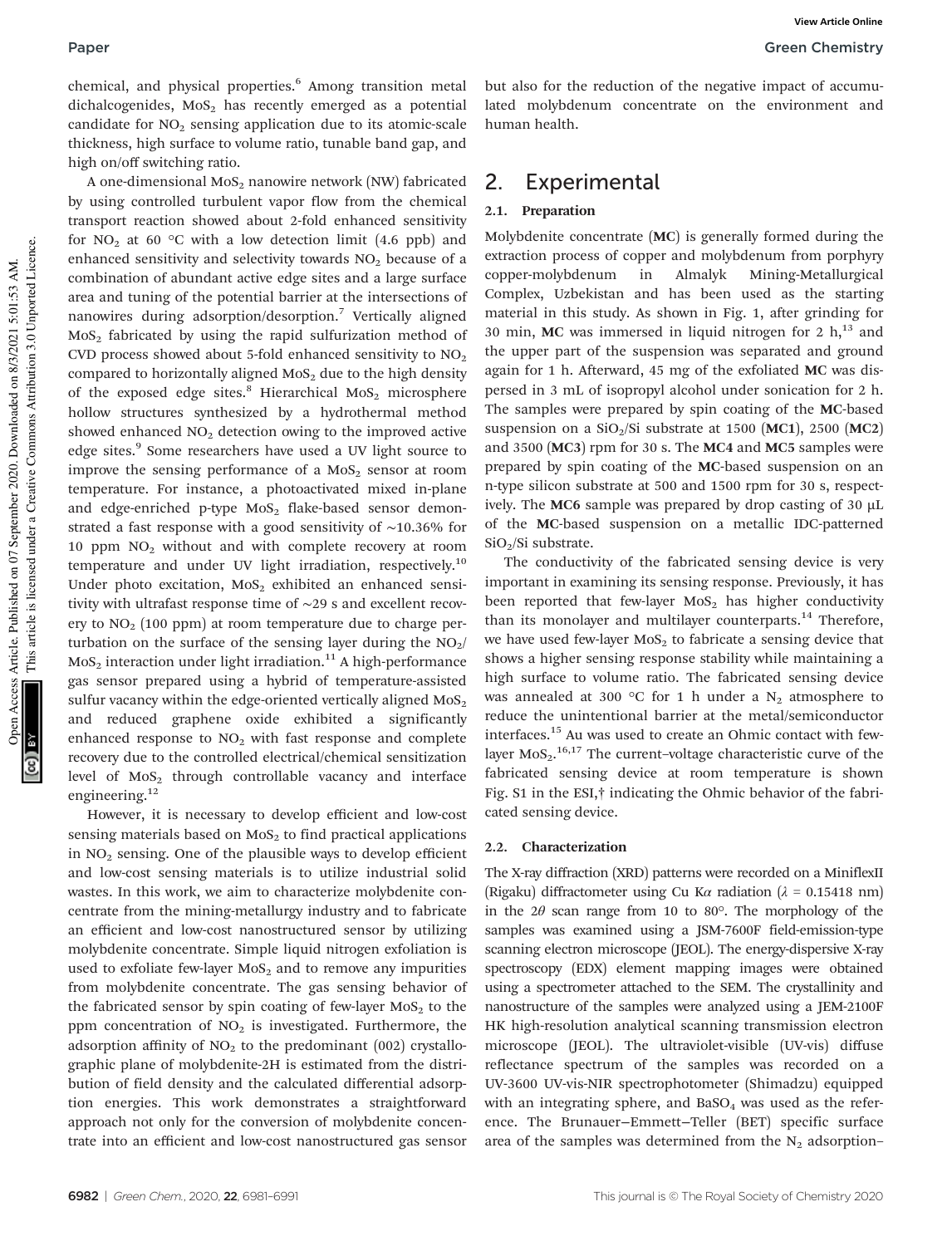

Fig. 1 Preparation procedure of a low-cost nanostructured sensor from molybdenite concentrate.

desorption isotherm measured using a BELSORP-mini instrument (BEL Japan, Inc.) at 77 K after degassing the sample at 120 °C for 12 h. The surface chemical states of elements were analyzed by X-ray photoelectron spectroscopy (JPS-9010MC, JEOL) using non-monochromated Mg Kα radiation (1253.6 eV).

#### 2.3. Gas-sensing measurement

Based on the characterization results, only the MC6 sample was selected for gas-sensing measurement. Its gas-sensing behavior was examined in a gas-sensing chamber using the desired concentrations (10, 50 and 100 ppm) of  $NO<sub>2</sub>$  after injecting a mixture of 5% NO<sup>2</sup> (99.99%, HPS Gases Limited) and 95% Ar (99.99%, HPS Gases Limited). An external heating filament was used to increase the temperature of the device to 120  $\degree$ C. The change in the current of the device at 3.0 V bias voltage was measured using a Keithley 4200-SCS semiconductor characterization system (Tektronix).

## 3. Results and discussion

Fig. 2a shows the XRD pattern of molybdenite concentrate. The major reflections in the XRD pattern are readily indexed to the hexagonal molybdenite-2H with the space group P63/ mmc (194) (ICDD PDF# 06-0097), while the minor reflections



Fig. 2 (a) XRD pattern, (b) side and top views of the crystal structure of molybdenite (2H polytype), (c and d) BSE-SEM images, (e) UV-vis DRS spectrum, and (f)  $N_2$  adsorption–desorption isotherm of molybdenite concentrate.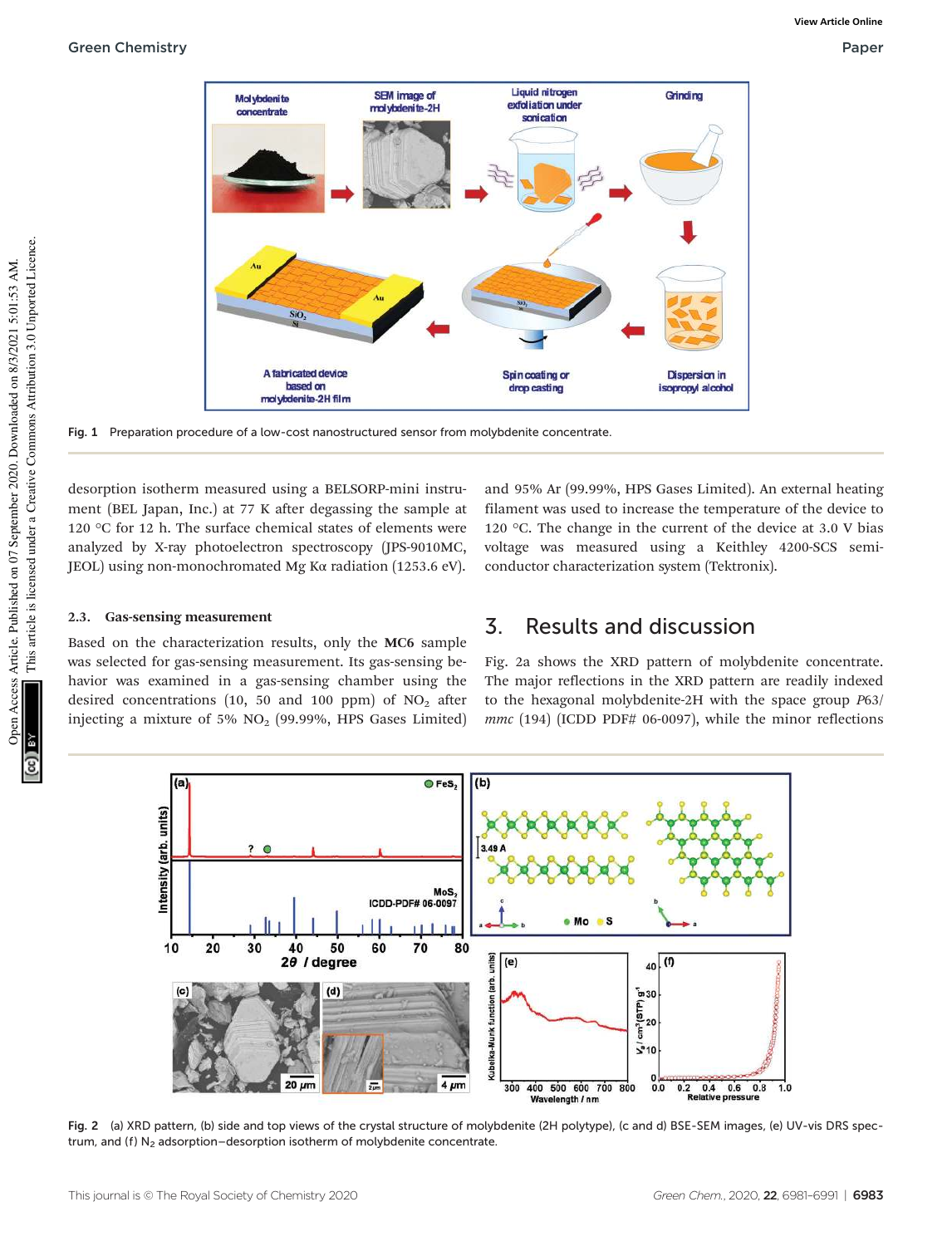can be assigned to the triclinic  $FeS<sub>2</sub>$  with the space group P1 (ICDD PDF#71-1680) and an unidentified phase. The three main reflections observed at  $2\theta = 14.39, 44.16,$  and  $60.11^{\circ}$ correspond to the (002), (006), and (008) atomic planes of crystalline molybdenite-2H, indicating a stacking layer along the  $c$ direction. These atomic planes are stacked in a laminar crystalline structure (common 2H polytype), as shown in Fig. 2b. These individual two-dimensional S–Mo–S crystalline layers are bonded by the weak van der Waals interactions and are capable of slipping over each other and generate low-energy and hydrophobic surfaces (basal planes). The in-plane S–Mo bonds are strong Mo–S covalent bonds, which create highenergy and hydrophilic sites known as edges when broken.<sup>18,19</sup> Therefore, molybdenite particles exhibit anisotropic surface properties and are naturally hydrophobic due to the surface content of S atoms.<sup>19,20</sup> Fig. 2c and d show the low- and highmagnification BSE-SEM images of molybdenite concentrate. Along with other irregular particles, truncated triangular particles, formed by the face-to-face stacking of the two-dimensional layers of molybdenite-2H, with a lateral size of  $\leq 40 \mu m$ can be observed. Clearly, the surface of truncated triangular particles also contains some irregular particles of molybdenite-2H.

Fig. 2e shows the UV-vis diffuse reflectance spectrum of molybdenite concentrate. As shown, molybdenite concentrate exhibits a strong light absorption in the wavelength range of 200–800 nm. An absorption edge of molybdenite concentrate is observed at approximately 435 nm, corresponding to an optical indirect band-gap energy  $(E_{\mathrm{g}})$  of 2.86 eV. Clearly, the indirect band-gap energy of molybdenite concentrate is much lower than the reported value for a bulk  $MoS<sub>2</sub>$  crystal ( $E<sub>g</sub> = 1.29$ )  $eV^{21}$  due to their chemical and structural differences. It is known that the band-gap energy of  $MoS<sub>2</sub>$  can easily be tuned by changing the number of layers<sup>22</sup> and by applying a mechanical strain, $^{23}$  and a direct to indirect band-gap transition is also observed. Obviously, four characteristic peaks with lower intensity at about 290–300 nm and 550–685 nm are observed in the UV-vis diffuse reflectance spectrum of molybdenite concentrate. Presumably, the peaks observed at 290–300 nm may indicate a reduction in the 2H phase of MoS<sub>2</sub><sup>24,25</sup> or the interband transition between the occupied and unoccupied orbitals,<sup>26</sup> while the peaks noted at  $550-685$  nm correspond to the excitonic interband transitions at the  $K$  point of the Brillouin zone.<sup>27</sup> It must be mentioned that the peaks representing the four excitonic electronic transitions are blue-shifted compared to those of stable dispersion of  $MoS<sub>2</sub>$  nanosheets.<sup>26</sup> As the specific surface area plays an important role in sensing, the specific surface area was estimated from the  $N_2$  gas adsorption–desorption isotherm shown in Fig. 2f. According to the IUPAC classification, $28$  the isotherm of molybdenite concentrate is type III, indicating a relatively weak adsorbent–adsorbate interactions on the surface of a nonporous or macroporous solid. The estimated specific surface area of molybdenite concentrate was 2.11  $\text{m}^2 \text{ g}^{-1}$ .

Various particles were observed in the BSE-SEM images of molybdenite concentrate in addition to the molybdenite-2H

particles. To identify these particles, energy-dispersive X-ray spectroscopy (EDX) analysis was performed. Fig. S2 in the ESI† shows the BSE-SEM images and the corresponding EDX spectra of different particles of molybdenite concentrate. Based on the EDX data shown in Fig. S2a and S2d,† the truncated cubic and plate-like particles can be assigned to  $FeS<sub>2</sub>$ and molybdenite-2H, respectively, and no impurities/dopants are detected, implying the high purity of both components. In Fig. S2b,† the irregular inhomogeneous particles accumulated between the truncated cubic crystals of  $FeS<sub>2</sub>$  and plate-like particles of molybdenite-2H contain iron, copper, magnesium, aluminum, sulfur, and oxygen elements. Interestingly, the sponge-like quasi-spherical particles contain iron, magnesium, aluminum, oxygen and a small amount of sulfur (Fig. S2c†). According to the EDX data, the chemical composition of molybdenite concentrate (wt%) is 24.54 Mo, 51.41 S, 18.53 O, 3.62 Fe, 0.87 Al, 0.57 Cu, and 0.46 Mg.

The exfoliation in liquid nitrogen and dispersion in isopropanol under ultrasonication yielded a few-layer  $MoS<sub>2</sub>$  film. As shown in Fig. S3a in the ESI,† the presence of a strong diffraction peak at  $2\theta = 14.3^\circ$  in the XRD pattern of the exfoliated/deposited sample confirms high crystallinity of few-layer  $MoS<sub>2</sub>$ . Furthermore, Raman spectroscopy was used to estimate the thickness of the  $MoS<sub>2</sub>$  film. For a better understanding, the Raman spectrum of few-layer  $MoS<sub>2</sub>$  deposited on the sensing device is compared with that of bulk  $MoS<sub>2</sub>$ . As shown in Fig.  $S3b$ ,  $\dagger$  the Raman spectrum of few-layer MoS<sub>2</sub> deposited on the sensing device shows red and blue shifts as compared to the Raman spectrum of bulk  $MOS<sub>2</sub>$ . The two vibrational modes positioned at 383.30 and 407.28 cm<sup>-1</sup> correspond to the inplane  $(E^{1}_{2g})$  and out-of-plane  $(A_{1g})$  phonon modes. The difference between the two modes is  $\sim$ 24 cm<sup>-1</sup> which ensures that the thickness of the deposited  $MoS<sub>2</sub>$  film in the sensing device is about 4 nm. $^{29,30}$ 

Molybdenite-2H collected after liquid nitrogen exfoliation was analyzed using a high-resolution analytical scanning transmission electron microscope to gain more insights into the crystal structure, and the results are shown in Fig. 3. The bright-field TEM image in Fig. 3a shows a molybdenite-2H particle with a lateral size of about  $7 \mu m$ . Clearly, the main part of the molybdenite-2H particle had a darker color than its edge, suggesting that the molybdenite-2H particle is composed of several layers. No clear defects were seen in the lattice image (Fig. 3b), confirming the high crystallinity of exfoliated molybdenite-2H layers. The interplanar spacing in the lattice fringe image was found to be 0.27 nm, corresponding to the (100) atomic plane of hexagonal molybdenite-2H, which is in good agreement with the XRD data. A typical hexagonal lattice structure of molybdenite-2H was identified by indexing the SAED pattern shown in Fig. 3c. The well-ordered diffraction spots in the SAED pattern reveal the single-crystalline nature of the layered structure of molybdenite-2H. In Fig. 3d–f, the scanning transmission electron microscope (STEM) image and the corresponding elemental mapping images indicate the homogeneous distribution of Mo and S atoms  $(Mo: S$  ratio = 1.01 : 1.97) over the entire layered structure of molybdenite-2H.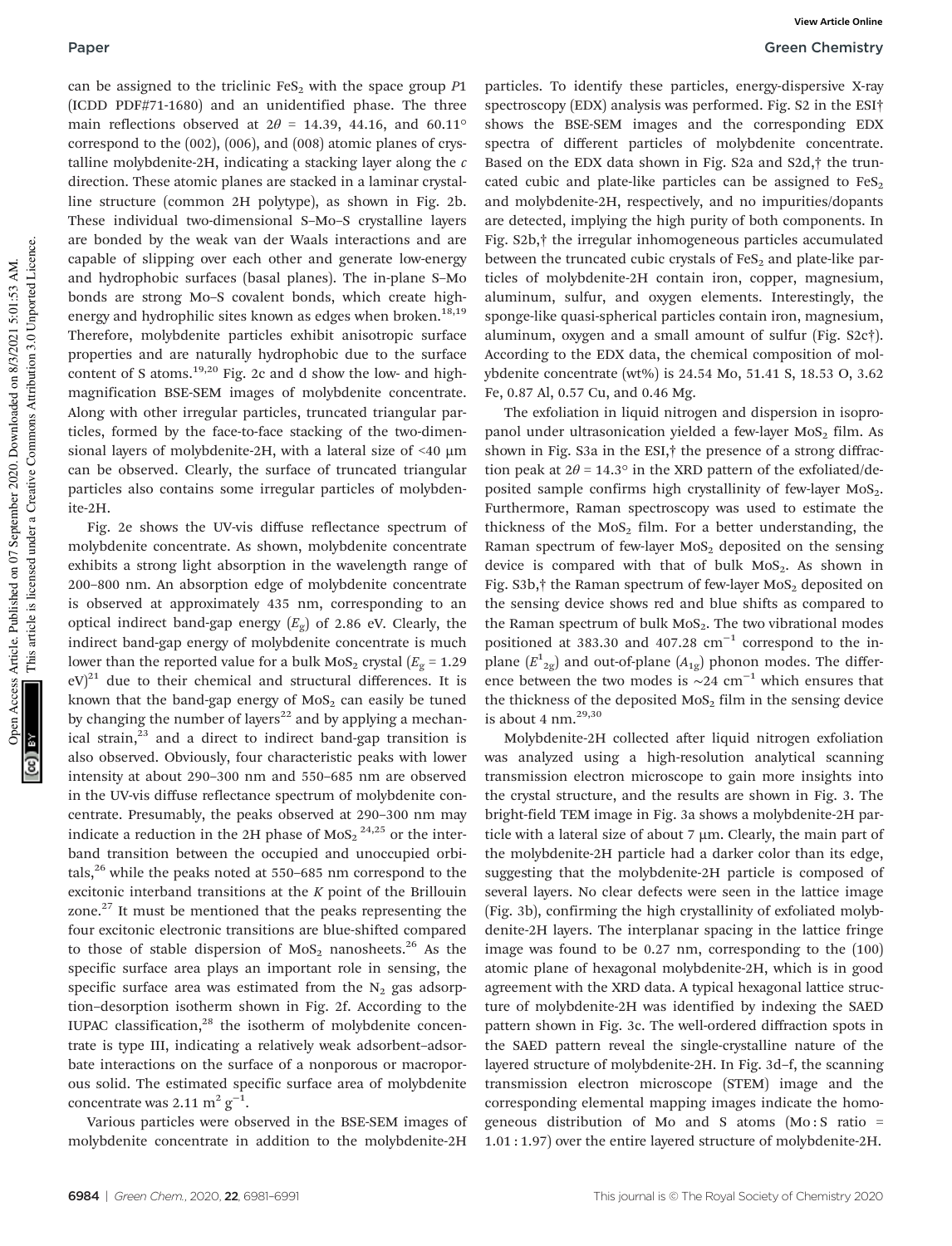

Fig. 3 TEM (a) and HRTEM (b) images, SAED pattern (c), STEM image (d) and the corresponding EDX elemental mapping images of Mo (e) and S (f) of exfoliated molybdenite.

The wide-scan XPS spectra of molybdenite concentrate before and after liquid nitrogen exfoliation are shown in Fig. 4. As shown in Fig. 4a, the XPS spectrum of molybdenite concentrate before exfoliation indicates the presence of Mo, S, O, Fe, Al, Cu, Mg and adventitious C elements. In contrast, the XPS spectrum of molybdenite concentrate after liquid nitrogen exfoliation (Fig. 4b) shows only Mo, S, and adventitious C and O elements, deducing that enriched molybdenite-2H can be produced by liquid nitrogen exfoliation. In Fig. 4c, the highresolution XPS spectrum of Mo 3d shows the predominant Mo  $3d_{3/2}$  and Mo  $3d_{5/2}$  peaks at 233.0 eV and 229.9 eV, respectively, which are ascribed to the  $Mo^{4+}$  components of the molybdenite-2H phase. In Fig. 4d, the high-resolution XPS spectrum of S 2p are deconvoluted into two characteristic  $S<sup>2−</sup>$  components (S 2 $p_{1/2}$  and S 2 $p_{3/2}$ ) of the molybdenite-2H phase at 162.1 eV and 163.31 eV, respectively.<sup>31</sup>

Fig. 5 shows the XRD patterns of the molybdenite-2H films fabricated on  $SiO<sub>2</sub>/Si$  (MC1-MC3), n-type silicon (MC4



Fig. 4 Wide-scan XPS spectra of molybdenite concentrate before (a) and after (b) liquid nitrogen exfoliation and Mo 3d (c), and S 2p (d) XPS spectra of molybdenite concentrate after liquid nitrogen exfoliation.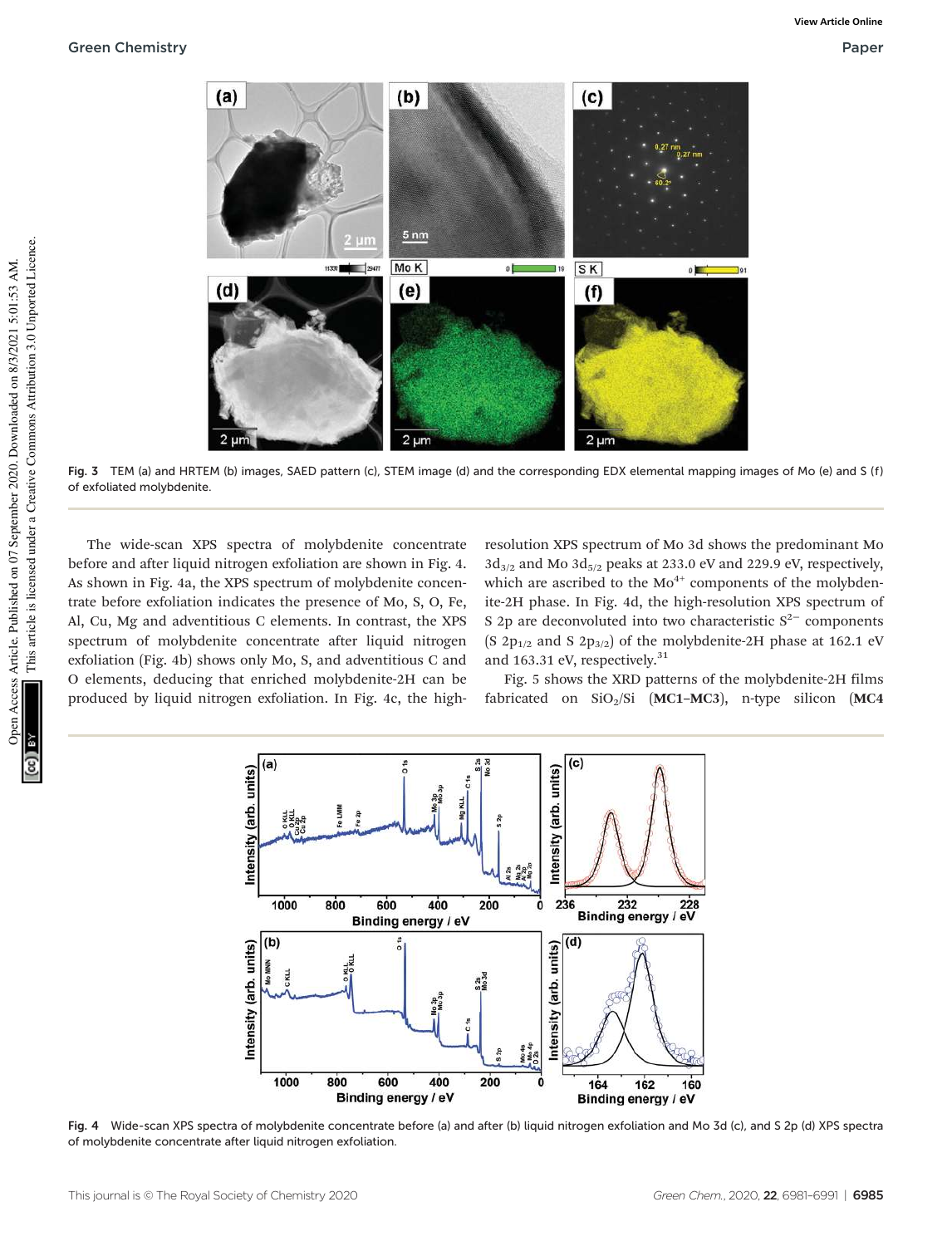

Fig. 5 XRD patterns of (a) MC1, (b) MC2, (c) MC3, (d) MC4, (e) MC5, and (f) MC6 samples.

andMC5) and metallic IDC-patterned  $SiO<sub>2</sub>/Si$  (MC6) substrates. Upon increasing the speed of spin coating from 1500 rpm to 3500 rpm, the intensity of the 002 reflection in the XRD patterns of molybdenite-2H films fabricated on the  $SiO<sub>2</sub>/Si$  substrate was increased presumably due to the formation of a thicker film. A similar trend was observed for molybdenite-2H films fabricated by spin coating on the n-type silicon substrate. That is, the intensity of the 002 reflection in the XRD pattern of the molybdenite-2H film fabricated by spin coating at 1500 rpm was higher than that of the molybdenite-2H film fabricated at 500 rpm. The molybdenite-2H film fabricated by drop casting on the metallic IDC-patterned  $SiO<sub>2</sub>/Si$  substrate showed a slightly lower intensity of the 002 reflection than the other samples.

Fig. 6 shows the SEM images of molybdenite-2H films fabricated on the  $SiO<sub>2</sub>/Si$  (MC1–MC3), n-type silicon (MC4 and  $MC5$ ) and metallic IDC-patterned SiO<sub>2</sub>/Si ( $MC6$ ) substrates. It can be seen in Fig. 6a that the exfoliated molybdenite-2H sheets were deposited on the  $SiO<sub>2</sub>/Si$  substrate by spin coating

at 1500 rpm, and the shape of the deposited molybdenite-2H sheets was visible. However, upon increasing the spin coating speed from 1500 rpm to 3500 rpm, the deposited molybdenite-2H films became denser and less rough, and the shape of the molybdenite-2H sheets was less visible (Fig. 6b and c). Similarly, the molybdenite-2H film fabricated on the n-type silicon substrate by spin coating at 500 rpm was the least dense and rougher, showing clearly the face-to-face deposited irregular molybdenite-2H sheets (Fig. 6d). In contrast, when the spin coating speed was raised to 1500 rpm, the molybdenite-2H film became denser (Fig. 6e), indicating a close relationship between the fabricated film density and the spin coating speed. Fig. 6f shows the SEM image of the molybdenite-2H film fabricated by drop casting on the metallic IDC-patterned  $SiO<sub>2</sub>/Si$  substrate. It is clear that smaller and thinner molybdenite-2H sheets were homogeneously deposited, from which thicker molybdenite-2H sheets protruded. This indicates that spin coating is advantageous over drop casting in fabricating a homogeneous and dense molybdenite-2H film. Particularly, the MC3 sample shows a homogeneously deposited molybdenite-2H film. In Fig. S4a–c in the ESI,† the EDX spectrum and EDX elemental mapping images reveal that Mo and S are homogeneously distributed in the molybdenite-2H film, and no impurities are detected, implying high purity of the deposited film.

In recent years,  $MoS<sub>2</sub>$  has established itself as a promising gas sensing material for detecting various environmental pollutants. It offers a higher density of states, a higher value of mobility, and a lower value of interface scattering. Late et  $al$ .<sup>32</sup> studied the sensing performance of single- and few-layer  $MoS<sub>2</sub>$ upon exposure to  $NO<sub>2</sub>$  gas molecules. After comparing the results from both types of devices, it was observed that fewlayer  $MoS<sub>2</sub>$  is more suitable for sensing applications due to its excellent sensing response. The improvement in the sensing response of few-layer  $MoS<sub>2</sub>$  is due to its different electronic structures and more stable response over time. Hence, these appealing attributes of  $MoS<sub>2</sub>$  for gas sensing applications attract much research interest for developing highly sensitive, selective, and stable gas sensors. However, the incomplete



Fig. 6 SEM images of (a) MC1, (b) MC2, (c) MC3, (d) MC4, (e) MC5, and (f) MC6 samples.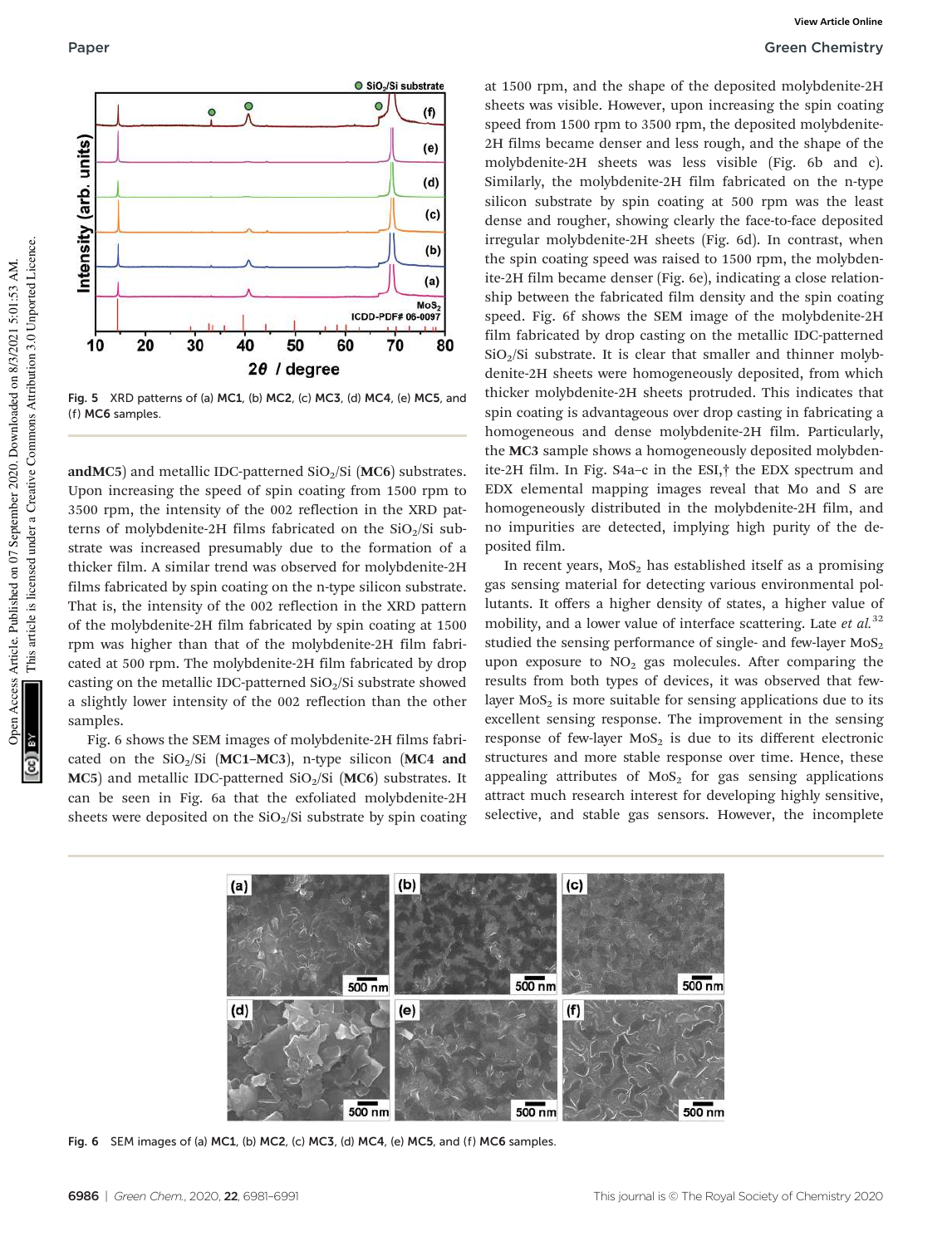recovery is a major bottleneck restricting the performance of  $MoS<sub>2</sub>$ -based gas sensors at lower temperatures (<100 °C).<sup>33</sup> Therefore, a sufficient external stimulus is the stringent need for the complete recovery of practical gas sensors.

Among various available alternatives, thermal energy is one of the most widely used techniques to improve the sensing performance of the developed device. Therefore, we investigated the sensing performance of the device fabricated using the  $MC3$  sample against different concentrations of  $NO<sub>2</sub>$  at different temperatures (50, 100, and 120 °C). The relative dynamic response of the device was calculated as  $(\Delta R/R_0) \times$  $100\% = (R_g - R_0)/R_0 \times 100\%$ , where  $R_g$  is the resistance of the MC3 sample in the presence of  $NO<sub>2</sub>$  and  $R<sub>0</sub>$  is the base resistance of the device. As an oxidizing gas,  $NO<sub>2</sub>$  traps electrons from the surface of the MC3 sample, resulting in the change of the charge density of the deposited film (Fig. 7a).<sup>33</sup> The variation in the carrier concentration leads to a large increase in the resistivity of the device, and hence, a high value of sensitivity was achieved. At 50 °C, 48% and 67% sensitivities were observed upon exposure to 50 and 100 ppm  $NO<sub>2</sub>$  gas molecules, respectively (Fig. 7b). However, the fabricated sensor was not fully recovered due to insufficient thermal energy. A strong binding energy between the  $MoS<sub>2</sub>$  film and the  $NO<sub>2</sub>$  molecules prevents the complete recovery of the fabricated device at 50  $\mathrm{^{\circ}C}$ .<sup>34</sup> Therefore, to make the fabricated device fully recoverable, the temperature of the sensor was raised to 100 °C. At this temperature, 42% and 52% sensitivities were achieved for 50 and 100 ppm  $NO<sub>2</sub>$ , respectively. Upon increasing the temperature of the device, the recovery was improved appreciably (Fig. 7c). Yet, a full recovery of the gas sensor was still not possible. Thus, the sensing behavior of the fabricated device was

further evaluated at a slightly higher temperature. As expected, a full recovery of the fabricated sensor was achieved at an optimized temperature of 120 °C (Fig. 8). The fabricated device exhibited 28, 38, and 44% sensitivities to 10, 50, and 100 ppm NO2, respectively. Clearly, the sensitivity of the device increased with the increasing concentration of  $NO<sub>2</sub>$ . It was noticed that at 120 °C, the sensitivity was slightly lowered as compared to the sensitivity at 50 and 100 °C. The decrement in the sensitivity is primarily due to a higher rate of desorption than adsorption at high temperatures. Besides acceleration of the desorption process, the reduced interaction between the MoS<sub>2</sub> surface and gas molecules at high temperature plays a



Fig. 8 Sensing performance of the MC6 sample against  $NO<sub>2</sub>$  gas with different concentrations at 120 °C.



Fig. 7 (a) Schematic illustration of the sensing behavior of the fabricated device based on the charge-transfer mechanism, and the sensing performance of the MC6 sample against 50 and 100 ppm NO<sub>2</sub> at 50 °C (b) and 100 °C (c).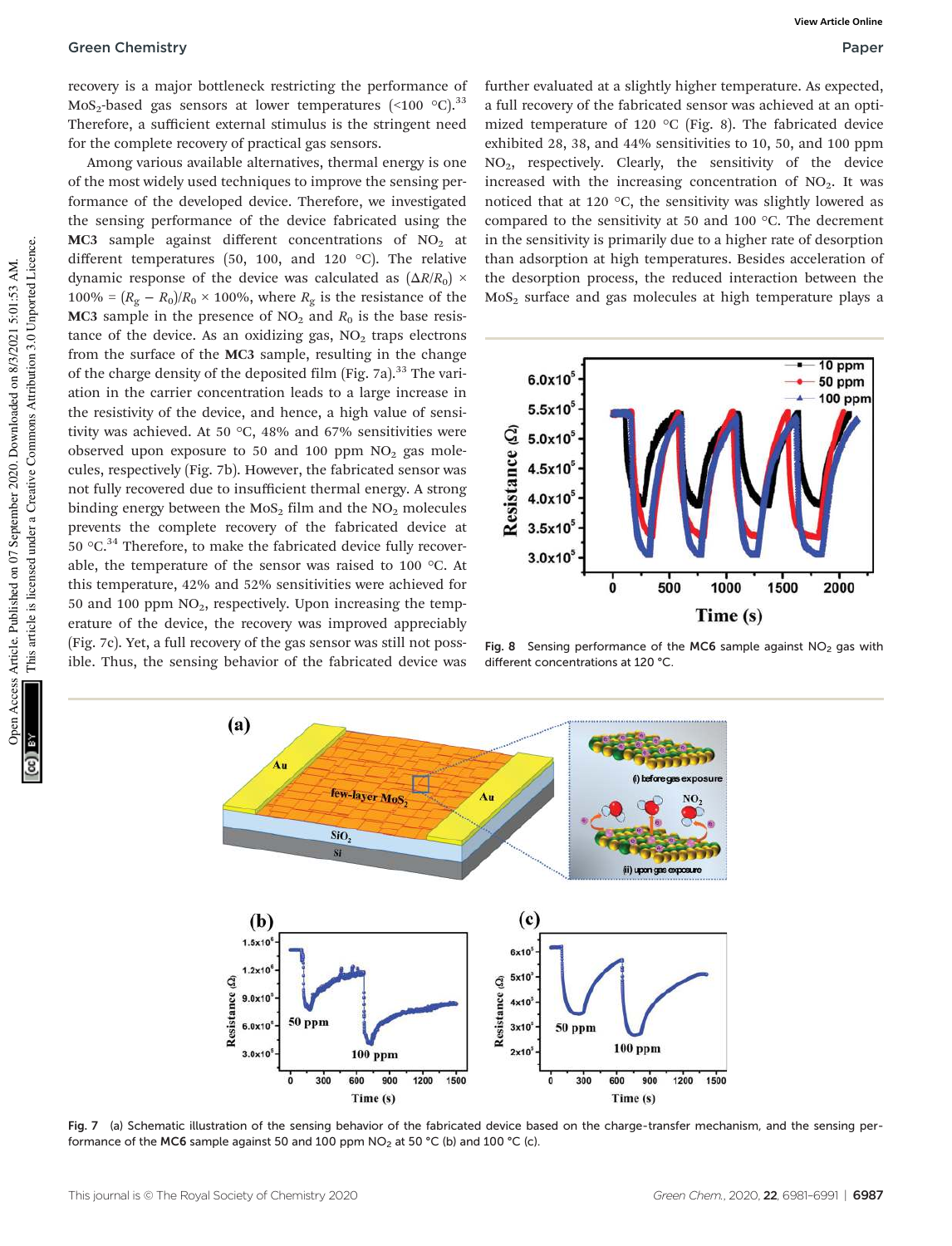#### Paper Green Chemistry

crucial role in determining the sensitivity of the device. In addition, the sensing performance of the as-received molybdenite concentrate without removing the impurities was also evaluated. As shown in Fig. S5,† the sensitivity decreased from a value of ∼28% to ∼21% in the presence of 10 ppm NO<sub>2</sub> at 120 °C. This decrement in the sensitivity is primarily due to the higher thickness of  $MoS<sub>2</sub>$  in molybdenite concentrate and lesser availability of favorable adsorption sites for  $NO<sub>2</sub>$ . The performance of the fabricated sensing device using few-layer  $MoS<sub>2</sub>$  was compared with earlier reports. As shown in Table S1 in the ESI,† the sensing performance of the fabricated device is consistent with the previously reported values, indicating its good sensing response.

The adsorption of  $NO<sub>2</sub>$  onto the predominant (002) surface of molybdenite-2H was modeled by Forcite and Adsorption Locator modules in Accelrys Materials Studio using the experimental crystallographic structural data.<sup>35</sup> The adsorption affinities can be estimated from the distribution of field density (Fig. 9a) and the calculated differential adsorption energies  $(dE_{\rm ad}/dN_{\rm NO_2}$  and  $(dE_{\rm ad}/dN_{\rm Ar})$  which are the energies required for removing the sorbate of a particular component. According to the estimated differential adsorption energies,  $NO<sub>2</sub>$  can form comparatively similar substrate–adsorbate configurations at different surfaces with a slightly preferential adsorption on the (002) surface (Fig. 9a). As the sensing behavior of the molybdenite-2H film was tested using a 5%  $NO<sub>2</sub>$  and 95% Ar mixture, the  $dE_{ad}/dN_i$  values were estimated for the adsorption of the NO<sub>2</sub>/Ar mixture onto different surfaces of molybdenite-2H:

**NO**<sub>2</sub>:  $-4.77$  kcal mol<sup>-1</sup> for  $(002) > -3.43$  kcal mol<sup>-1</sup> for  $(006) > -3.35$  kcal mol<sup>-1</sup> for  $(008)$ 

 $Ar/NO_2^- (ads) + MoS_2 + h<sub>VB</sub>^+$ 

- 10.65 kealmot Ar: -1.75 kcal-mol<sup>-1</sup>

Ar: -1.35 kcal-mol'

173 °C

25 °C

120 °C

(a)  $Ar/NO<sub>2</sub>(gas) + MoS<sub>2</sub>$ 

Ar: -1.78 kcal-mol"

 $A$  77 kesi-m Ar: -1.01 kcal-mol<sup>-</sup> **View Article Online**

It is clear that  $NO<sub>2</sub>$  in the Ar/NO<sub>2</sub> mixture has better interaction with the surfaces of molybdenite-2H than individual  $NO_2 (dE_{ad}/dN_{NO_2} = 2.57$  kcal mol<sup>-1</sup>).

The layered crystal structure of molybdenite-2H shows closely packed double layers with S<sup>6</sup>-coordination of Mo atom (Fig. 9). The adsorption of different adsorbate molecules like  $H_2$ ,<sup>36</sup> DNA,<sup>37</sup> CO,<sup>38</sup> thiophene,<sup>39</sup> and methanol<sup>40</sup> was studied by molecular modeling on the surface of molybdenite to gain more insights into the mechanisms of catalytic reaction $36,38-40$ and sensing.<sup>37</sup> It has been shown that molybdenite is a promising candidate for a new generation of gas sensors based on layered compounds. The chemical interaction mechanism for  $NO<sub>2</sub>$  sensing was proposed as follows:<sup>41</sup>

$$
MoS2 + NO2(gas) = MoS2+ - NO2-(ads)
$$
 (1)

 $25^{\circ}$ C

120°C

$$
MoS_2^+ - NO_2^-(ads) = MoS_2 - NO_2^-(ads) + hVB+
$$
 (2)

The calculation results of equilibrium adsorption of Ar/ NO<sub>2</sub>(gas) and Ar/NO<sub>2</sub><sup>-</sup>(ads) show negative values (exothermic process) of total adsorption energies at different temperatures (Table 1). Although the total adsorption energies and differential adsorption (desorption) energies  $dE_{\rm ad}/dN_{\rm NO_2}$  are negative, the differential adsorption energies  $dE_{ad}/dN_{\rm NO_2^-}$  are positive at different temperatures. This implies that higher temperatures should lead to the desorption of  $NO<sub>2</sub>$  and the shift of the adsorption–desorption equilibrium to adsorption of  $Ar/NO<sub>2</sub><sup>-</sup>(ads)$  on molybdenite-2H. The energy gain between the

 $NO<sub>2</sub><sup>-</sup>(ads)$ 

NO.<sup>-</sup>(ads)



and molybdenum, light blue. Isosurface: NO<sub>2</sub>, green; and Ar, red. (b) Close contacts (less than 3.7 Å) of NO<sub>2</sub>/NO<sub>2</sub><sup>−</sup> species on the predominant (002) surface of molybdenite-2H. Atoms: sulphur, yellow; molybdenum, light blue; nitrogen, dark blue; oxygen, red; and argon, grey.

(b)  $NO<sub>2</sub>(gas)$ 

 $NO<sub>2</sub>(gas)$ 

 $25^{\circ}$ C

120°C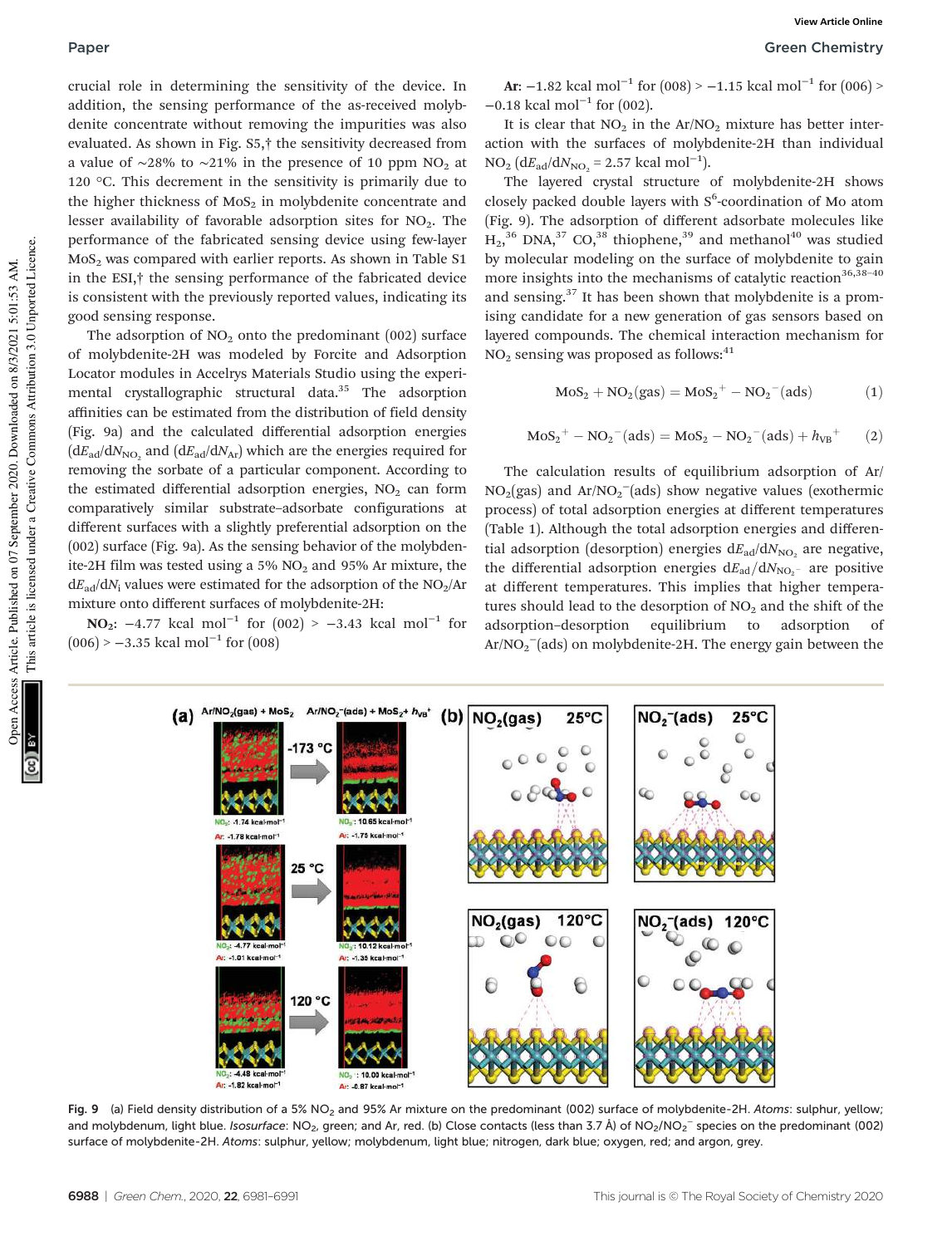Table 1 Energies of adsorption (desorption) of Ar/NO<sub>2</sub> and Ar/NO<sub>2</sub><sup>-</sup> on the (002) surface of molybdenite-2H

| Temperature, <sup>o</sup> C | Adsorption energy | Rigid adsorption energy | Deformation energy | $dE_{\text{ad}}/dN$ (Ar) | $dE_{\text{ad}}/dN \text{ (NO2)}$ |
|-----------------------------|-------------------|-------------------------|--------------------|--------------------------|-----------------------------------|
| $MoS_2/NO_2(gas)$           |                   |                         |                    |                          |                                   |
| $-173$ °C                   | $-36.88$          | $-36.88$                | 0.00               | $-1.78$                  | $-1.74$                           |
| $25^{\circ}$ C              | $-33.63$          | $-33.64$                | 0.01               | $-1.01$                  | $-4.77$                           |
| $120\text{ °C}$             | $-38.59$          | $-38.59$                | 0.00               | $-1.82$                  | $-4.48$                           |
| $MoS_2^+/NO_2^- (ads)$      |                   |                         |                    |                          |                                   |
| $-173$ °C                   | $-22.49$          | $-22.49$                | 0.00               | $-1.75$                  | 10.65                             |
| $25^{\circ}$ C              | $-20.39$          | $-20.40$                | 0.01               | $-1.35$                  | 10.12                             |
| $120\text{ °C}$             | $-20.79$          | $-20.80$                | 0.00               | $-0.87$                  | 10.00                             |
|                             |                   |                         |                    |                          |                                   |

adsorption and desorption processes for  $NO<sub>2</sub>/NO<sub>2</sub><sup>-</sup>$  species can be estimated as:

tacts of  $NO_2^-$ , indicating better interaction of  $NO_2^-$  species with the positively charged surface of molybdenite-2H.

$$
\Delta = dE_{ad}/dN(NO_2) - dE_{ad}/dN(NO_2^-) \approx 14 \text{ kcal mol}^{-1}
$$
 (3)

In general, the  $\mathrm{d}E_{\mathrm{ad}}/\mathrm{d}N_{\mathrm{NO_2}}$  and  $\mathrm{d}E_{\mathrm{ad}}/\mathrm{d}N_{\mathrm{NO_2}}$ - values are similar at 25 °C and 120 °C. At 120 °C, the total adsorption of Ar/NO<sub>2</sub> (-38.59 kcal mol<sup>-1</sup>) is greater than that at lower temperatures. However, the  $dE_{ad}/dN_{NO_2}$  value at 120 °C (-4.48 kcal mol<sup>-1</sup>) is slightly decreased when compared to the  $dE_{ad}/dN_{NO_2}$ value at 25 °C (−4.77 kcal mol<sup>-1</sup>). The highest desorption of Ar/NO<sub>2</sub><sup>-</sup> is observed at 25 °C (-20.39 kcal mol<sup>-1</sup>), while the desorption of NO<sub>2</sub><sup>-</sup> at 25 °C (10.12 kcal mol<sup>-1</sup>) is similar to that at 120 °C (10.00 kcal mol<sup>-1</sup>). Thus, NO<sub>2</sub> adsorption is still high at 120  $\degree$ C with high NO<sub>2</sub> desorption. Quantitatively, the optimal adsorption–desorption ratio of  $NO<sub>2</sub>/NO<sub>2</sub>^-$  and the energy gain (−14.99 kcal mol−<sup>1</sup> ) are observed at 25 °C although the largest gain in total adsorption–desorption is at 120 °C (17.80 kcal mol−<sup>1</sup> ).

The calculation results show that the adsorption of Ar and NO<sup>2</sup> molecules is impossible between the double S–Mo–S layers connected by weak van der Waals interactions. The negative and positive charges of the molybdenite-2H surface should have more influence on the electrostatic interactions between the molybdenite-2H surface and  $Ar/NO_2^-$  species. As a result,  $NO<sub>2</sub>$  is adsorbed in a vertical position when compared to  $NO<sub>2</sub><sup>-</sup>$  which is adsorbed in a horizontal position correspondingly (Fig. 9b). It is consistent with the previous data  $40$ that the negatively charged DNA-molecules could not interact with the positively charged Mo atoms due to the stereochemical shield of the Mo atoms from the adsorption surface. Therefore, DNA could be adsorbed more effectively on the MoS<sup>2</sup> surface via van der Waals interactions than through electrostatic interactions between the phosphate and Mo atoms. As shown in Table 1, the interaction forces between  $NO_2^-$  and  $MoS_2$  were analyzed, and the total interaction energy was found to be about −14 kcal mol<sup>-1</sup>. The van der Waals force is similar to the total energy, while the contribution of electrostatic interaction force is less than  $-1.0$  kcal mol<sup>-1</sup> in the case of  $NO_2^-$  adsorption. It indicates that the electrostatic interaction is relatively weak, and the main adsorption force is van der Waals interaction. This is in good agreement with our description for the molecular modeling data of close contacts between  $NO<sub>2</sub>/NO<sub>2</sub><sup>-</sup>$  and molybdenite-2H (Fig. 9b). The number of close contacts of  $NO<sub>2</sub>$  is less than the number of close con-

#### 4. Conclusions

In summary, we have characterized molybdenite concentrate from the mining-metallurgy industry as a valuable starting material for the fabrication of an efficient and low-cost nanostructured gas sensor. After liquid nitrogen exfoliation, impurities were removed and the enriched molybdenite-2H was deposited on different substrates by spin coating and drop casting. It was found that spin coating was advantageous over drop casting in fabricating a homogeneous and dense molybdenite-2H film. The gas sensing behavior of the fabricated sensor was studied for different concentrations of  $NO<sub>2</sub>$  at different temperatures. It was found that the temperature strongly influences the key sensing parameters of the device. The sensing behavior of the fabricated device was explained based on the charge-transfer mechanism. The molecular modeling results showed that  $NO<sub>2</sub>$  in the Ar/NO<sub>2</sub> mixture had better interaction with the molybdenite-2H surface than individual  $NO<sub>2</sub>$ , and the main adsorption force was the van der Waals interaction. The findings of this study reflect a straightforward approach for converting molybdenite concentrate into an efficient and low-cost nanostructured gas sensor.

### Conflicts of interest

There are no conflicts of interest to declare.

#### Acknowledgements

MH would like to thank the Alexander von Humboldt (AvH) Stiftung for the research award and equipment subsidy grant (no. 3.4-8151/12 005) and The World Academy of Sciences (TWAS) for the TWAS-COMSTECH Research Grant (no. 18-455 RG/MSN/AS\_C-FR3240305789). The authors wish to thank Dr. Tetsu Ohsuna of Toyota Central R&D Laboratories Inc. and Prof. Masashi Hasegawa of Nagoya University for their help with TEM observations.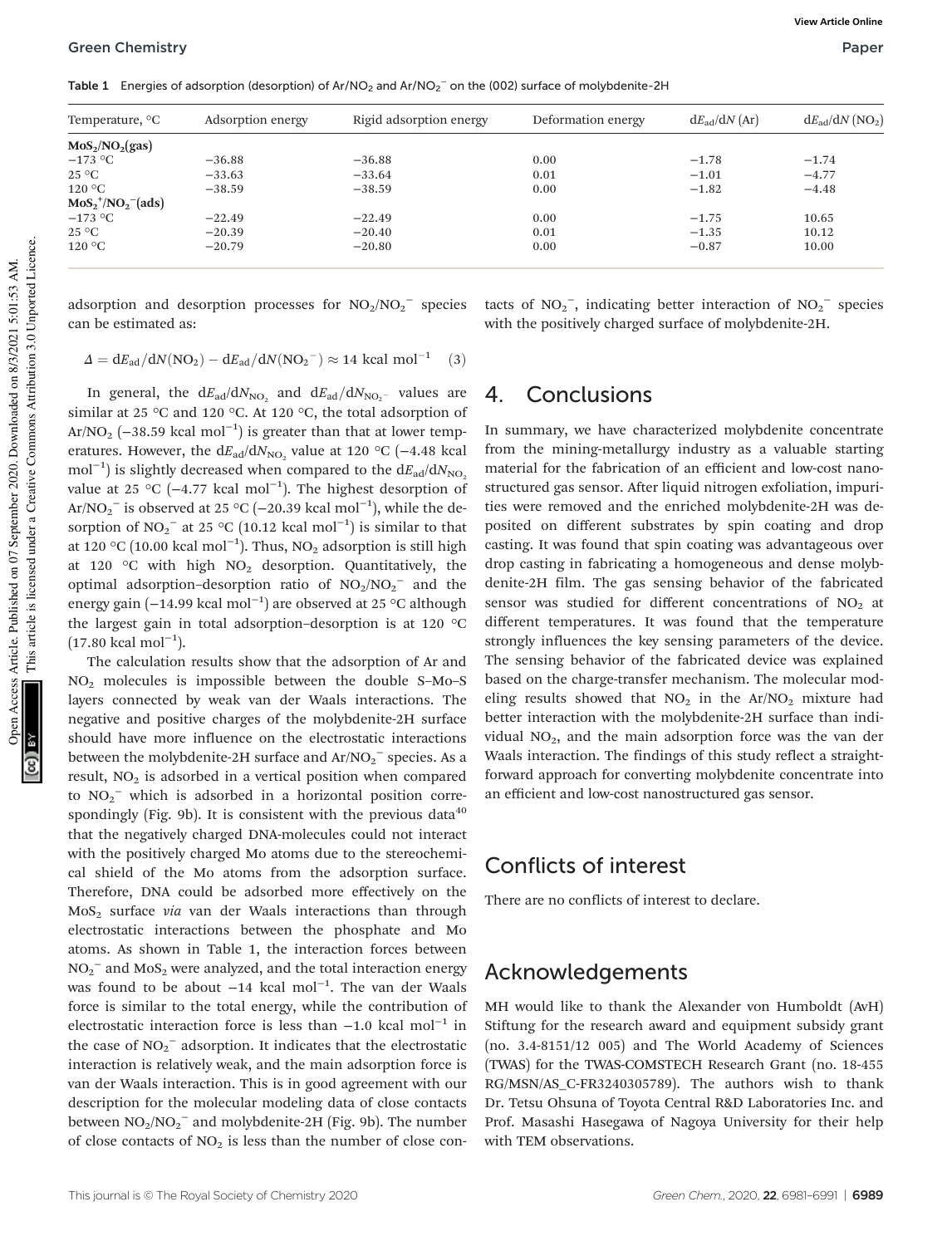# References

- 1 AirNow Program of the United States Environmental Protection Agency (EPA). https://www.airnow.gov/.
- 2 J. Cyrys, et al., Variation of  $NO<sub>2</sub>$  and  $NO<sub>x</sub>$  concentrations between and within 36 European study areas: Results from the ESCAPE study, Atmos. Environ., 2012, 62, 374– 390.
- 3 I. Zawadzka-Małota, Testing of mining explosives with regard to the content of carbon oxides and nitrogen oxides in their detonation products, J. Sustain. Min., 2015, 14, 173–178.
- 4 T.-M. Chen, W. G. Kuschner, J. Gokhale and S. Shofer, Outdoor Air Pollution: Nitrogen Dioxide, Sulfur Dioxide, and Carbon Monoxide Health Effects, Am. J. Med. Sci., 2007, 333, 249–256.
- 5 WHO Air quality guidelines for particulate matter, ozone, nitrogen dioxide and sulfur dioxide (Global update 2005, Summary of risk assessment). https://www.who.int.
- 6 R. Kumar, N. Goel, M. Hojamberdiev and M. Kumar, Transition metal dichalcogenides-based flexible gas sensors, Sens. Actuators, A, 2020, 303, 111875.
- 7 R. Kumar, N. Goel and M. Kumar, High performance  $NO<sub>2</sub>$ sensor using  $MoS<sub>2</sub>$  nanowires network, Appl. Phys. Lett., 2018, 112, 053502.
- 8 S.-Y. Cho, S. J. Kim, Y. Lee, J.-S. Kim, W.-B. Jung, H.-W. Yoo, J. Kim and H.-T. Jung, Highly Enhanced Gas Adsorption Properties in Vertically Aligned MoS<sub>2</sub> Layers, ACS Nano, 2015, 9, 9314–9321.
- 9 Y. Li, Z. Song, Y. Li, S. Chen, S. Li, Y. Li, H. Wang and Z. Wang, Hierarchical hollow  $MoS<sub>2</sub>$  microspheres as materials for conductometric  $NO<sub>2</sub>$  gas sensors, Sens. Actuators, B, 2019, 282, 259–267.
- 10 A. V. Agrawal, R. Kumar, S. Venkatesan, A. Zakhidov, G. Yang, J. Bao, M. Kumar and M. Kumar, Photoactivated mixed in-plane and edge-enriched p–type  $MoS<sub>2</sub>$  flake-based NO<sup>2</sup> sensor working at room temperature, ACS Sens., 2018, 3, 998–1004.
- 11 R. Kumar, N. Goel and M. Kumar, UV-activated  $MOS<sub>2</sub>$  based fast and reversible  $NO<sub>2</sub>$  sensor at room temperature,  $ACS$ Sens., 2017, 2, 1744–1752.
- 12 R. Kumar, N. Goel, A. V. Agrawal, R. Raliya, S. Rajamani, G. Gupta, P. Biswas, M. Kumar and M. Kumar, Boosting sensing performance of vacancy-containing vertically aligned  $MoS<sub>2</sub>$  using rGO particles, IEEE Sens. J., 2019, 19, 10214–10220.
- 13 H. Wang, W. Lv, J. Shi, H. Wang, D. Wang, L. Jin, J. Chao, P. A. van Aken, R. Chen and W. Huang, Efficient Liquid Nitrogen Exfoliation of  $MoS<sub>2</sub>$  Ultrathin Nanosheets in the Pure 2H Phase, ACS Sustainable Chem. Eng., 2020, 8, 84–90.
- 14 W. Liu, J. Kang, W. Cao, D. Sarkar, Y. Khatami, D. Jena and K. Banerjee, High-performance few-layer-MoS2 field-effecttransistor with record low contact-resistance, IEEE International Electron Devices Meeting, 2013, pp. 19.4.1–19.4.4.
- 15 W. S. Leong, T. N. Chang and J. T. L. Thong, What does annealing do to metal–graphene contacts?, Nano Lett., 2014, 14, 3840–3847.
- 16 A. T. Neal, H. Liu, J. J. Gu and P. D. Ye, Metal contacts to MoS<sub>2</sub>: A two-dimensional semiconductor,  $70^{th}$  Device Research Conference (DRC), 2012, pp. 65–66.
- 17 H. Liu, A. T. Neal and P. D. Ye, Channel length scaling of MoS<sup>2</sup> MOSFETs, ACS Nano, 2012, 6, 8563–8569.
- 18 P. F. A. Braga, A. P. Chaves, A. B. Luz and S. C. A. França, The use of dextrin in purification by flotation of molybdenite concentrates, Int. J. Miner. Process., 2014, 127, 23–27.
- 19 D. Yuan, K. Cadien, Q. Liu and H. Zeng, Separation of talc and molybdenite: challenges and opportunities, Miner. Eng., 2019, 143, 105923.
- 20 S. Castro, A. Lopez-Valdivieso and J. S. Laskowski, Review of the flotation of molybdenite. Part I: Surface properties and floatability, Int. J. Miner. Process., 2016, 148, 48–58.
- 21 Gmelin Handbook of Inorganic and Organometallic Chemistry, Springer-Verlag, Berlin, 8th edn, 1995, vol. B7.
- 22 K. F. Mak, C. Lee, J. Hone, J. Shan and T. F. Heinz, Atomically Thin  $MoS<sub>2</sub>$ : A New Direct-Gap Semiconductor, Phys. Rev. Lett., 2010, 105, 136805.
- 23 H. J. Conley, B. Wang, J. I. Ziegler, R. F. Haglund Jr., S. T. Pantelides and K. I. Bolotin, Bandgap Engineering of Strained Monolayer and Bilayer MoS<sub>2</sub>, Nano Lett., 2013, 13, 3626–3363.
- 24 G. Eda, H. Yamaguchi, D. Voiry, T. Fujita, M. Chen and M. Chhowalla, Photoluminescence from Chemically Exfoliated MoS<sub>2</sub>, Nano Lett., 2011, 11, 5111-5116.
- 25 W. Wang, O. O. Kapitanova, P. Ilanchezhiyan, S. Xi, G. N. Panin, D. Fu and T. W. Kang, Self-assembled  $MoS<sub>2</sub>/$ rGO nanocomposites with tunable UV-IR absorption, RSC Adv., 2018, 8, 2410–2417.
- 26 R. Ahmad, R. Srivastava, S. Yadav, D. Singh, G. Gupta, S. Chand and S. Sapra, Functionalized Molybdenum Disulfide Nanosheets for 0D–2D Hybrid Nanostructures: Photoinduced Charge Transfer and Enhanced Photoresponse, J. Phys. Chem. Lett., 2017, 8, 1729–1738.
- 27 Y. Yao, L. Tolentino, Z. Yang, X. Song, W. Zhang, Y. Chen and C.-p. Wong, High–Concentration Aqueous Dispersions of MoS<sub>2</sub>, Adv. Funct. Mater., 2013, 23, 3577-3583.
- 28 M. Thommes, K. Kaneko, A. V. Neimark, J. P. Olivier, F. Rodriguez-Reinoso, J. Rouquerol and K. S. W. Sing, Physisorption of gases, with special reference to the evaluation of surface area and pore size distribution (IUPAC technical report), Pure Appl. Chem., 2015, 87, 1051–1069.
- 29 D.-S. Tsai, K.-K. Liu, D.-H. Lien, M.-L. Tsai, C.-F. Kang, C.-A. Lin, L.-J. Li and J.-H. He, Few-layer  $MoS<sub>2</sub>$  with high broadband photogain and fast optical switching for use in harsh environments, ACS Nano, 2013, 7, 3905–3911.
- 30 C. Lee, H. Yan, L. E. Brus, T. F. Heinz, J. Hone and S. Ryu, Anomalous lattice vibrations of single-and few-layer  $MoS<sub>2</sub>$ , ACS Nano, 2010, 4, 2695–2700.
- 31 M. Acerce, D. Voiry and M. Chhowalla, Metallic 1 T phase  $MoS<sub>2</sub>$  nanosheets as supercapacitor electrode materials, Nat. Nanotechnol., 2015, 10, 313–318.